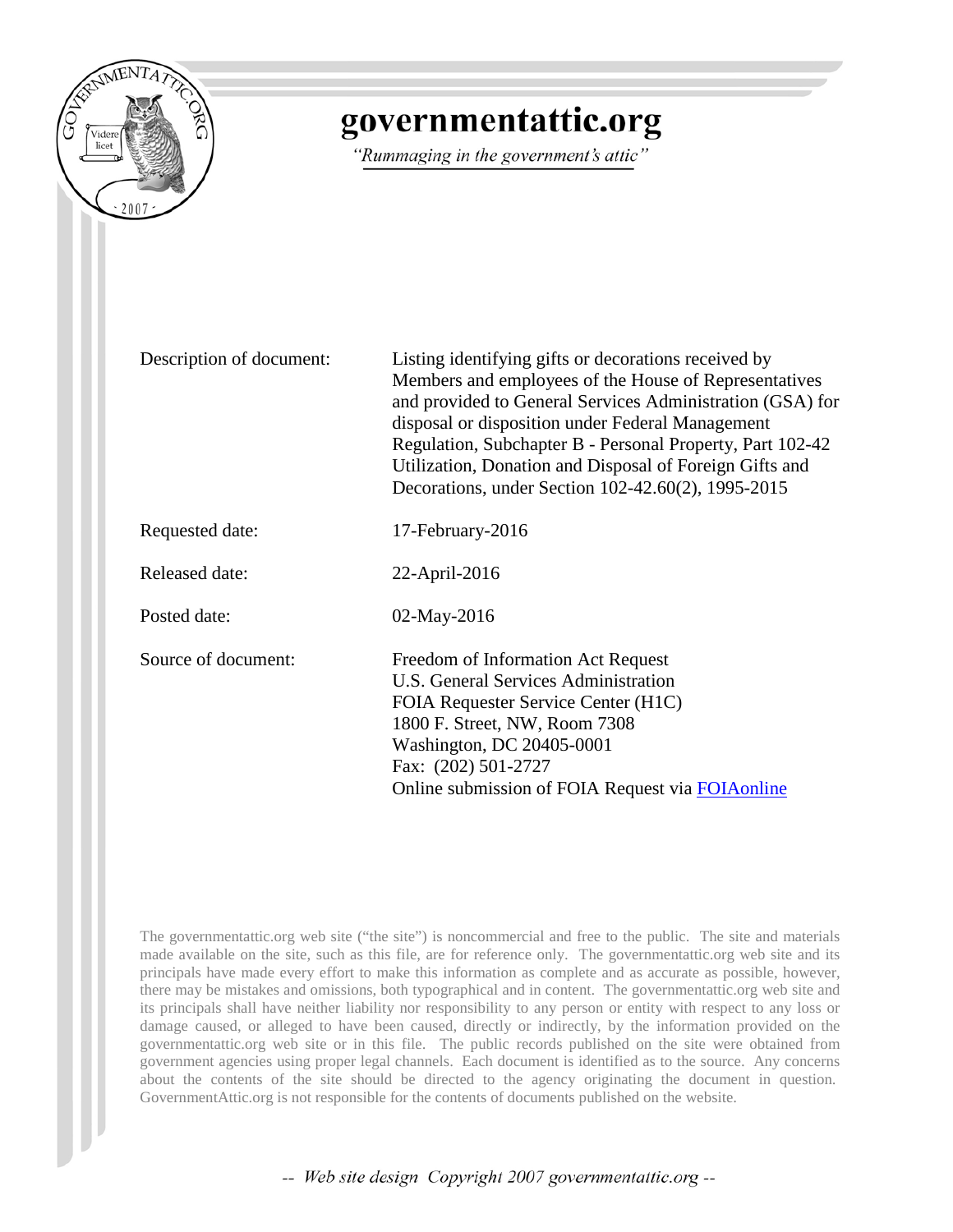

Office of Administrative Services Freedom of Information Act Office

April 22, 2016

This is in response to your U.S. General Services Administration (GSA) Freedom of Information Act (FOIA) request (GSA-2016-000527), dated February 17, 2016 in which you requested the following:

'I hereby request a copy of the listing/database/spreadsheet identifying gifts or decorations received by Members and employees of the House of Representatives and provided to GSA for disposal or disposition under Federal Management Regulation, Subchapter B - Personal Property, Part 102-42 Utilization, Donation and Disposal of Foreign Gifts and Decorations, under Section 102-42.60(2): "GSA is responsible for disposing of gifts or decorations received by Members and employees of the House of Representatives."'

Enclosed please find the document responsive to your request. The enclosure is a listing of the items received by Members of Congress including the estimated value of each gift as reported to GSA.

This completes our action on this FOIA request. Should you have any questions concerning this matter, please feel free to contact Mr. David M. Robbins, Director, Office of Personal Property Management at 703-605-5609 or by email at david. robbins@gsa.gov.

Sincerely,

 $T$ ravis S. Lewis FOIA Program Manager

**Enclosure** 

U.S General Services Administration 1800 F. Street, NW Washington, DC 20405 Telephone: (202) 501-0800 Fax: (202) 501-2727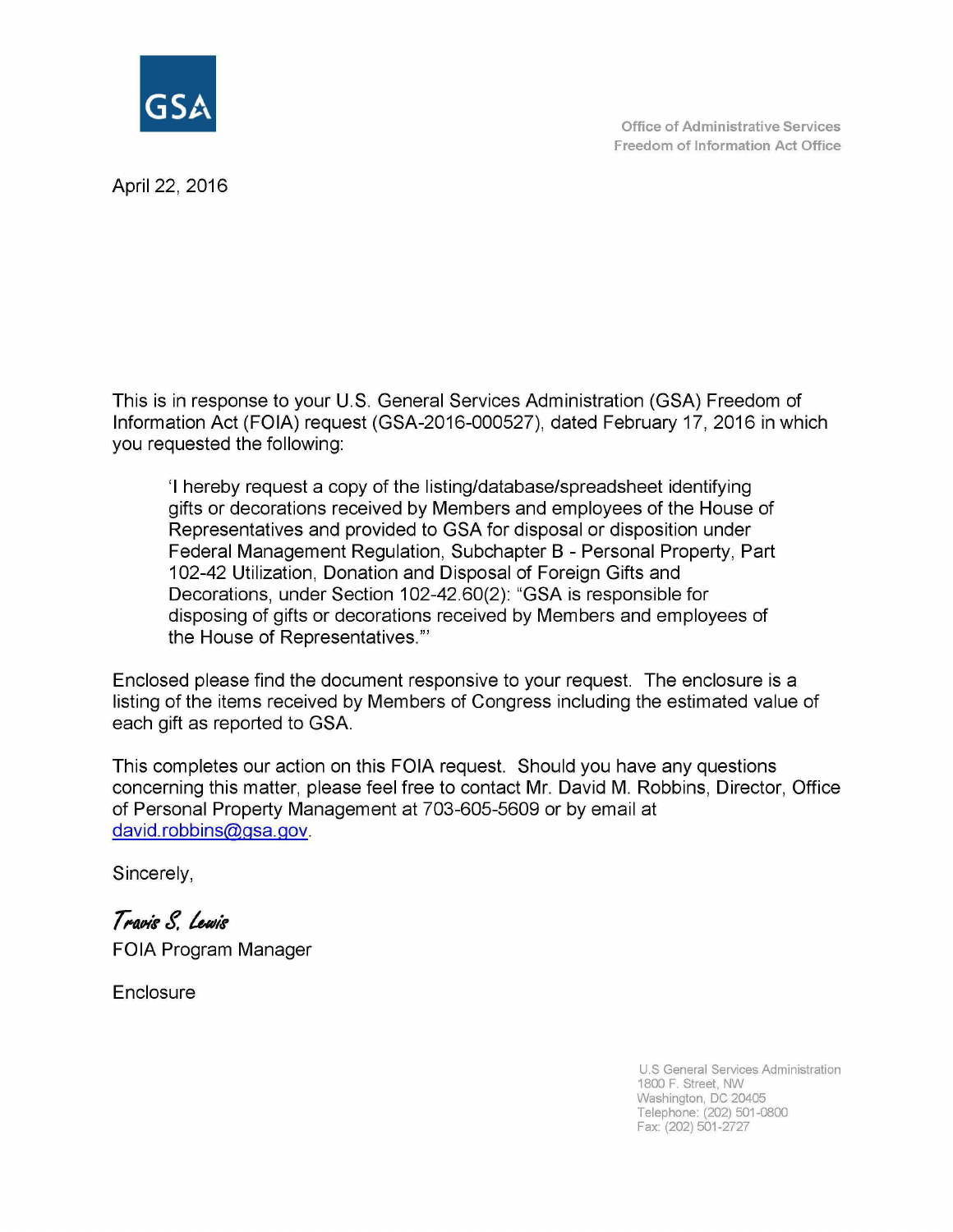| <b>DATE</b>                                                                                                                                              |                                                                            |                                                                                                  |                                       |                            |                                                      |                                  |                                                                                                                                                        |                                                                                                                                                     | Cost            |
|----------------------------------------------------------------------------------------------------------------------------------------------------------|----------------------------------------------------------------------------|--------------------------------------------------------------------------------------------------|---------------------------------------|----------------------------|------------------------------------------------------|----------------------------------|--------------------------------------------------------------------------------------------------------------------------------------------------------|-----------------------------------------------------------------------------------------------------------------------------------------------------|-----------------|
| <b>REPORTED</b><br><b>NAME</b>                                                                                                                           | ADDR1                                                                      | ADDR2                                                                                            | <b>CITY</b>                           | STATE ZIP   FNAME          |                                                      | <b>LNAME</b>                     | <b>TITLE</b>                                                                                                                                           | <b>Item Name</b>                                                                                                                                    | <b>Estimate</b> |
| 2/28/1995 HOUSE OF REPS<br>2/28/1995 HOUSE OF REPS                                                                                                       | CAPITOL BUILDING, ROOM H-154<br>THE CAPITAL                                |                                                                                                  | <b>WASHINGTON DC</b><br>WASHINGTON DC |                            | 20515 KRAMER<br>20510 FOLEY                          | KEN<br>THOMAS                    | UNKNOWN<br>CONGRESSMAN                                                                                                                                 | EWELRY, PAIR OF CUFFLINKS, CORAL STONE<br>3OX, PEARL-INLAID                                                                                         | 275             |
| 2/28/1995 HOUSE OF REPS                                                                                                                                  | CAPITAL BLDG                                                               |                                                                                                  | WASHINGTON DC                         |                            | 20502 KRAMER                                         | KEN                              | UNKNOWN                                                                                                                                                | <u>WATCH, MANS STAINLESS STEEL, WHITE FACE W/FOUR STAR AND ENGRAVING</u>                                                                            | <sup>200</sup>  |
| 2/28/1995 HOUSE OF REPS<br>4/16/2004 HOUSE OF REPS                                                                                                       | THE CAPITAL<br>N/A                                                         |                                                                                                  | WASHINGTON DC<br>WASHINGTON DC        | 22202 O'NEIL               | 20520 THOMAS                                         | <b>FOLEY</b><br><b>MICHAE</b>    | SPEAKER OF THE HOUSE<br>N/A                                                                                                                            | <b>ASE, KOREAN MISHIMA STYLE POTTERY</b><br>BOOK: THE GENIUS OF ARAB CIVILIZATION                                                                   | 400<br>47       |
| 4/16/2004 HOUSE OF REPS                                                                                                                                  | N/A                                                                        |                                                                                                  | WASHINGTON DC                         | 22202 O'NEIL               |                                                      | MICHAEL                          | N/A                                                                                                                                                    | BOOK: THE ART OF ARABIAN CUSTOM                                                                                                                     |                 |
| 4/16/2004 HOUSE OF REPS                                                                                                                                  | N/A                                                                        |                                                                                                  | WASHINGTON DC                         | 22202 O'NEIL               |                                                      | MICHAEL                          | N/A                                                                                                                                                    | <b>BOOK: TRADITION CRAFT OF SAUDI ARABIA</b>                                                                                                        |                 |
| 4/16/2004 HOUSE OF REPS<br>4/16/2004 HOUSE OF REPS                                                                                                       | N/A<br>N/A                                                                 |                                                                                                  | WASHINGTON DC<br>WASHINGTON DC        |                            | 22202 O'NEIL<br>22202 O'NEIL                         | MICHAEL<br>MICHAEL               | N/A<br>N/A                                                                                                                                             | BOOK: THE GENIUS OF ARAB CIVILIZATION<br>BOOK: THE ART OF ARABIAN CUSTOM                                                                            |                 |
| 4/16/2004 HOUSE OF REPS                                                                                                                                  | <b>UNKNOWN</b>                                                             |                                                                                                  | WASHINGTON DC                         |                            | 22202 O'NEIL                                         | MICHAEL                          | <b>UNKNOWN</b>                                                                                                                                         | BOOK: THE ART OF BEDOUIN JEWELRY                                                                                                                    |                 |
| 4/16/2004 HOUSE OF REPS                                                                                                                                  | unknown                                                                    |                                                                                                  | WASHINGTON DC                         |                            | 22202 O'NEIL                                         | <b>MICHAEL</b>                   | UNKNOWN                                                                                                                                                | <u>BOOK: TRADITION CRAFT OF SAUDI ARABIA</u>                                                                                                        |                 |
| 8/26/2006 HOUSE OF REPS<br>8/26/2006 HOUSE OF REPS                                                                                                       | CAPITOL BUILDING, ROOM H-154<br>CAPITOL BUILDING, ROOM H-154               |                                                                                                  | WASHINGTON DC<br>WASHINGTON DC        |                            | 20515 HON. JOHN DOOLITTL<br><b>20515 DENNIS</b>      | <b>HASTERT</b>                   | US REPRESENTATIVE<br>HON SPEAKER UNITED STATES REPRESENTATIVE                                                                                          | SWORD, LETTER OPENER SMALL, W/SHEATH<br><u>COINS, SILVER (12 COINS) IN A WOODEN BOX</u>                                                             | 350             |
| 8/26/2006 HOUSE OF REPS                                                                                                                                  | CAPITOL BUILDING, ROOM H-154                                               |                                                                                                  | WASHINGTON DC                         |                            |                                                      | 20515 HASTERT HON. J. DENNIS     | SPEAKER UNITED STATES REPRESENTATIVE                                                                                                                   | TRAY, LARGE SILVER PLATED 22 X22 DIAMETER                                                                                                           | 225             |
| 8/26/2006 HOUSE OF REPS<br>8/26/2006 HOUSE OF REPS                                                                                                       | CAPITOL BUILDING, ROOM H-154<br>CAPITOL BUILDING, ROOM H-154               |                                                                                                  | WASHINGTON DC<br>WASHINGTON   DC      |                            | <b>20515 DENNIS</b><br>20515 HON. JOHN DOOLITTLE     | <b>HASTERT</b>                   | HON. SPEAKER UNITED STATES REPRESENTATIVE<br>US REPRESENTATIVE                                                                                         | GOBLET, CRYSTAL/WOODEN BASE<br>FRAME, PICTURE 8X10 PEWTER                                                                                           | 100<br>35       |
| 8/26/2006 HOUSE OF REPS                                                                                                                                  | CAPITOL BUILDING, ROOM H-154                                               |                                                                                                  | WASHINGTON DC                         |                            | 20515 JOHN                                           | <b>DOOLITTLE</b>                 | HON. US REPRESENTATIVE                                                                                                                                 | ETTER OPENER/ENGRAVED WOOD BOX                                                                                                                      | 25              |
| 8/26/2006 HOUSE OF REPS                                                                                                                                  | CAPITOL BUILDING, ROOM H-154                                               |                                                                                                  | WASHINGTON DC                         |                            | 20515 JOHN                                           | <b>DOOLITTLE</b>                 | US REPRESENTATIVE                                                                                                                                      | FRAME, PICTURE 5X7 PEWTER                                                                                                                           | 20              |
| 2/21/2007 HOUSE OF REPRESENTATIVE<br>2/21/2007 HOUSE OF REPRESENTATIVE                                                                                   | CONGRESS OF THE U.S., ROOM H-154<br>CONGRESS OF THE U.S., ROOM H-154       |                                                                                                  | WASHINGTON   DC<br>WASHINGTON DC      |                            | 20515 DENNIS<br>20515 DENNIS                         | <b>HASTERT</b><br><b>HASTERT</b> | HONORABLE SPEAKER, UNITED STATES REPRESENTATIVE<br>SPEAKER, UNITED STATES REPRESENTATIVE                                                               | RUG, WOOL, BLUE, PINK, BASE COLOR 47 X 76<br>NAPKIN RINGS, STERLING SILVER, SET OF FOUR (4)                                                         | 900<br>260      |
| 2/21/2007 HOUSE OF REPRESENTATIVE                                                                                                                        | CONGRESS OF THE U.S., ROOM H-154                                           |                                                                                                  | WASHINGTON DC                         |                            |                                                      |                                  | 20515 HASTERT HONORABLE J. DENNIS SPEAKER, UNITED STATES REPRESENTATIVE                                                                                | DAGGER/SWORD MOROCCAN JEWELED, HORN SHAPE 14 LENGTH GOLD PLATTED W/FAUX STPMES OM CASE                                                              | 650             |
| 2/21/2007 HOUSE OF REPRESENTATIVE                                                                                                                        | CONGRESS OF THE U.S., ROOM H-154                                           |                                                                                                  | WASHINGTON   DC                       |                            |                                                      |                                  | 20515 HASTERT   HONORABLE J. DENNIS SPEAKER, UNITED STATES REPRESENTATIVE<br>20515 HASTERT   HONORABLE J. DENNIS SPEAKER, UNITED STATES REPRESENTATIVE | DESK SET: SILVER, 5 PIECES - TRAY, ASH TRAY, BUSINESS CARD HOLDER, AND 2 JARS W/LID TARNISHED                                                       | 600<br>500      |
| 2/21/2007 HOUSE OF REPRESENTATIVE<br>5/26/2007 HOUSE OF REPRESENTATIVES                                                                                  | CONGRESS OF THE U.S., ROOM H-154<br>CAPITOL BLDG., ROOM H-154              |                                                                                                  | WASHINGTON   DC<br>WASHINGTON DC      |                            | 20515 HASTERT DENNIS                                 |                                  | SPEAKER OF U.S. HOUSE OF REPRESENTATIVES                                                                                                               | BOWL, PORCELAIN, HEREND ROTHCHILD BIRD PATTERN SHALLOW<br>AFHAN HANDMADE WOOL RUG 4X6 FLOWER RED AND BEIGE                                          | 500             |
| 5/26/2007 HOUSE OF REPRESENTATIVES                                                                                                                       | CAPITOL BLDG., ROOM H-154                                                  |                                                                                                  | WASHINGTON DC                         |                            | 20515 HASTERT DENNIS                                 |                                  | <u>SPEAKER OF U.S. HOUSE OF REPRESENTATIVES</u>                                                                                                        | <u>AUSTRALIAN JEWELRY BOX,, HUON PINE &amp; BLACKSASSAFRASS WOOD 10X12 BY PETER GORRING</u>                                                         | 400             |
| 8/4/2007 HOUSE OF REPS<br>11/3/2007 HOUSE OF REPS                                                                                                        | CAPITAL BLDG, RM H-154<br>CAPITAL BLDG RM H-154                            |                                                                                                  | WASHINGTON DC<br>WASHINGTON DC        |                            | 20515 LOFGREN ZOE<br>20515 HASTERT J. DENNIS         |                                  | <u>US REPRESENTATIVE</u><br>SPEAKER OF THE HOUSE OF REPRESENTATIVE                                                                                     | VASE, PORCELAIN, WHITE GROUND WITH GILT OVERLAY 12 TALL<br>RUG, AFGHAN TRIBAL CAMEL BAG 2 X3 BLUE & RED W/TIED TASSELS                              | 45<br>185       |
| 11/3/2007 HOUSE OF REPS                                                                                                                                  | CAPITAL BLDG RM H-154                                                      |                                                                                                  | WASHINGTON DC                         |                            | 20515 HASTERT DENNIS                                 |                                  | SPEAKER OF THE HOUSE OF REPRESENTATIVE                                                                                                                 |                                                                                                                                                     | 200             |
| 11/3/2007 HOUSE OF REPS                                                                                                                                  | CAPITAL BLDG RM H-154                                                      |                                                                                                  | WASHINGTON DC                         |                            | 20515 HASTERT                                        | J. DENNIS                        | SPEAKER OF THE HOUSE OF REPRESENTATIVE                                                                                                                 | RUG, ANIMAL PATTERN 4'X6' TURKEY, CREAM GROUND VILLAGE SCENE                                                                                        | 485             |
| 11/3/2007 HOUSE OF REPS<br>11/11/2007 HOUSE OF REPRESENTATIVE                                                                                            | CAPITAL BLDG RM H-154<br>OFFICE OF THE CLERK, CAPITAL BLDG, R              |                                                                                                  | WASHINGTON DC<br>WASHINGTON DC        |                            | 20515 HASTERT<br>20515 HASTERT                       | J. DENNIS<br>DENNIS.             | SPEAKER OF THE HOUSE OF REPRESENTATIVE<br>HONORABLE, SPEAKER OF THE HOUSE REPRESENTATI                                                                 | RUG, MIDDLE EASTERN HANDMADE COTTON FRINGE 4'X6' TRIBAL PATTERN<br>PAINTING, OIL ON CANVAS, MOUNTAIN SCENE 30 X 40 SIGNED JA KOUHEMB N. REYES       | 650<br>300      |
| 11/22/2007 HOUSE OF REPS                                                                                                                                 | CAPITAL BLDG RM H-154                                                      |                                                                                                  | WASHINGTON DC                         |                            | 20515 HASTERT                                        | DENNIS.                          | HONORABLE, SPEAKER OF THE HOUSE                                                                                                                        | <u>RUG, WOOL TURKIST 4.5' X 7'</u>                                                                                                                  | 300             |
| 11/22/2007 HOUSE OF REPS                                                                                                                                 | CAPITAL BLDG RM H-154                                                      |                                                                                                  | WASHINGTON DC                         |                            | <b>20515 DENNIS</b>                                  | <b>HASTERT</b>                   | HONORABLE, SPEAKER OF THE HOUSE                                                                                                                        | RUG, HANDMADE EGYPTIAN SILK APPROX 2' X 4'<br>RUG. SILK PERSIAN APPROX 3 X 5                                                                        | 450             |
| 2/3/2008 HOUSE OF REPRESENTATIVE<br>4/26/2008 HOUSE OF REPS, CAPITAL BLD                                                                                 | CAPITAL BLDG RM H154<br>OFFICE OF THE CLERK, RM H154                       |                                                                                                  | WASHINGTON DC<br>WASHINGTON DC        |                            | 20515 BOOZMAN JOHN<br><b>20515 DENNIS</b>            | <b>HASTER1</b>                   | US REPRESENTATIVE<br>HONORABLE, US. HOUSE REPRESENTIVE                                                                                                 | PAINTING, ON CANVAS IN WOODEN FRAME 'THE CRACKED TIME PART 3 DUSTY MOON APPROX. 3.5 X 3.25 BY                                                       | 1000<br>200     |
| 4/26/2008 HOUSE OF REPS, CAPITAL BLD                                                                                                                     | OFFICE OF THE CLERK, RM H154                                               |                                                                                                  | WASHINGTON DC                         |                            | 20515 HASTERT DENNIS                                 |                                  | HONORABLE, US. HOUSE REPRESENTIVE                                                                                                                      | PAINTING ON CANVAS IN WOODEN FRAME THE CRACKED TIME PART 1 PEN OF AN ANGEL APP 3.5' X 3.25' BY DM                                                   | 200             |
| 4/26/2008 HOUSE OF REPS, CAPITAL BLD<br>4/26/2008 HOUSE OF REPS, CAPITAL BLD                                                                             | OFFICE OF THE CLERK, RM H154<br>OFFICE OF THE CLERK, RM H154               |                                                                                                  | WASHINGTON DC<br>WASHINGTON DC        |                            | 20515 GEPHARDT RICHARD A<br>20515 HASTERT DENNIS     |                                  | HONORABLE, US. REPRESENTATIVE<br>HONORABLE, US. HOUSE REPRESENTIVE                                                                                     | BOWL, SILVER COVERED W/PEDESTAL APPROX 12 TALL<br>PAINTING ON CANVAS IN WOODEN FRAME THE CRACKED TIME PART 4 THE SHOOTING OF BUDDHA APP 2.5' X 5.25 | 95<br>225       |
| 4/26/2008 HOUSE OF REPS, CAPITAL BLD                                                                                                                     | OFFICE OF THE CLERK, RM H154                                               |                                                                                                  | WASHINGTON DC                         |                            | 20515 GEPHARDT RICHARD A                             |                                  | HONORABLE, US. REPRESENTATIVE                                                                                                                          | BOWL, PUMPKIN SHAPE, SILVER APPROX 5 W X 4.5 T                                                                                                      | -70             |
| 4/26/2008 HOUSE OF REPS, CAPITAL BLD                                                                                                                     | OFFICE OF THE CLERK, RM H154                                               |                                                                                                  | WASHINGTON DC                         |                            | 20515 GEPHARDT RICHARD A                             |                                  | HONORABLE, US. REPRESENTATIVE                                                                                                                          | PLATTER, SERVING, SILVER APPROX 12 DIAMETER                                                                                                         | 65              |
| 4/26/2008 HOUSE OF REPS, CAPITAL BLD<br>4/26/2008 HOUSE OF REPS, CAPITAL BLD                                                                             | OFFICE OF THE CLERK, RM H154<br>OFFICE OF THE CLERK, RM H154               |                                                                                                  | WASHINGTON DC<br>WASHINGTON   DC      |                            | 20515 GEPHARDT RICHARD A<br>20515 GEPHARDT RICHARD A |                                  | HONORABLE, US. REPRESENTATIVE<br>HONORABLE, US. REPRESENTATIVE                                                                                         | BOX, GIFT DARK BLUE CARDBOARD 7.5 L X 9.5 W X 1.5 D<br>BOWL, SMALL SILVER W/COVER PEDESTAL APPRX 6 TALL                                             | 80              |
| 4/26/2008 HOUSE OF REPS, CAPITAL BLD                                                                                                                     | OFFICE OF THE CLERK, RM H154                                               |                                                                                                  | WASHINGTON DC                         |                            | 20515 GEPHARDT RICHARD A                             |                                  | HONORABLE, US. REPRESENTATIVE                                                                                                                          | PLATTER, SERVING, SILVER APPROX 10.5 IN DIAMETER                                                                                                    | 65              |
| 4/26/2008 HOUSE OF REPS, CAPITAL BLD<br>3/2/2009 HOUSE OF REPRESENTATIVE                                                                                 | OFFICE OF THE CLERK, RM H154<br>CAPITAL BLDG RM H-154                      |                                                                                                  | WASHINGTON DC<br>WASHINGTON DC        |                            | 20515 HASTERT DENNIS<br><b>20515 FRANK</b>           | WOLF                             | HONORABLE, US. HOUSE REPRESENTIVE<br>HONORABLE U.S. REPRESENTATIVE                                                                                     | PAINTING ON CANVAS IN WOODEN FRAM THE CRACKED TIME PART 2 THE CRACKED TIME APP 2.5' X 5.25' BY DMI<br><b>BANK NOTES</b>                             | 225             |
| 4/24/2009 CONGRESS OF THE UNITED STATE                                                                                                                   | HOUSE OF REPRESENTATIVE                                                    |                                                                                                  | WASHINGTON DC                         |                            | 20515 ROSA                                           | DELAURO                          | UNITED STATES REPRESENTATIVE                                                                                                                           | SCARF, E. MARINELLA                                                                                                                                 | 296             |
| 4/24/2009 CONGRESS OF THE UNITED STATE                                                                                                                   | HOUSE OF REPRESENTATIVE                                                    |                                                                                                  | WASHINGTON DC                         | 20515 ROSA                 |                                                      | DELAURO                          | UNITED STATES REPRESENTATIVE                                                                                                                           | SCARF E. MARINELLI                                                                                                                                  | 296             |
| 4/24/2009 CONGRESS OF THE UNITED STATE<br>4/24/2009 CONGRESS OF THE UNITED STATE                                                                         | HOUSE OF REPRESENTATIVE<br>HOUSE OF REPRESENTATIVE                         |                                                                                                  | WASHINGTON DC<br>WASHINGTON DC        | 20515 ROSA<br>20515 ROSA   |                                                      | DELAURO<br>DELAURO               | UNITED STATES REPRESENTATIVE<br>UNITED STATES REPRESENTATIVE                                                                                           | SCARF, E. MARINELLA<br>SCARF, E. MARINELLA                                                                                                          | 296<br>296      |
| 5/22/2009 CONGRESS OF THE UNITED STATES                                                                                                                  | HOUSE OF REPRESENTATIVE RM#H154 CPB                                        |                                                                                                  | WASHINGTON DC                         | 20515 BILL                 |                                                      | PASCRELL                         | UNITED STATES REPRESENTATIVE                                                                                                                           |                                                                                                                                                     | -70             |
| 5/22/2009 CONGRESS OF THE UNITED STATES<br>5/22/2009 CONGRESS OF THE UNITED STATES                                                                       | HOUSE OF REPRESENTATIVE RM#H154 CPB<br>HOUSE OF REPRESENTATIVE RM#H154 CPB |                                                                                                  | WASHINGTON DC<br>WASHINGTON DC        |                            | 20515 GEORG<br>20515 GEORGE                          | <b>MILLER</b><br><b>MILLER</b>   | UNITED STATES REPRESENTATIVE<br>UNITED STATES REPRESENTATIVE                                                                                           |                                                                                                                                                     | 70              |
| 5/22/2009 CONGRESS OF THE UNITED STATES                                                                                                                  | HOUSE OF REPRESENTATIVE RM#H154 CPB                                        |                                                                                                  | WASHINGTON DC                         |                            | 20515 MICHAEL                                        | <b>CAPUANO</b>                   | UNITED STATES REPRESENTATIVE                                                                                                                           | TIF                                                                                                                                                 | 70              |
| 5/22/2009 CONGRESS OF THE UNITED STATES                                                                                                                  | HOUSE OF REPRESENTATIVE RM#H154 CPB                                        |                                                                                                  | WASHINGTON DC                         | 20515 BILL                 |                                                      | PASCRELL JR.                     | UNITED STATES REPRESENTATIVE                                                                                                                           |                                                                                                                                                     |                 |
| 5/22/2009 CONGRESS OF THE UNITED STATES<br>5/22/2009 CONGRESS OF THE UNITED STATES                                                                       | HOUSE OF REPRESENTATIVE RM#H154 CPB<br>HOUSE OF REPRESENTATIVE RM#H154 CPB |                                                                                                  | WASHINGTON DC<br>WASHINGTON DC        |                            | 20515 GEORGE<br>20515 GEORGE                         | <b>MILLER</b><br><b>MILLER</b>   | UNITED STATES REPRESENTATIVE<br>UNITED STATES REPRESENTATIVE                                                                                           |                                                                                                                                                     | 70<br>70        |
| 5/22/2009 CONGRESS OF THE UNITED STATES                                                                                                                  | HOUSE OF REPRESENTATIVE RM#H154 CPB                                        |                                                                                                  | WASHINGTON DC                         |                            | 20515 MICHAEL                                        | CAPUANO                          | <u>UNITED STATES REPRESENTATIVE</u>                                                                                                                    |                                                                                                                                                     |                 |
| 6/30/2009 CONGRESS OF THE UNITED STATES<br>6/30/2009 CONGRESS OF THE UNITED STATES                                                                       | CAPITOL BUILDING, ROOM H-154<br>CAPITOL BUILDING, ROOM H-154               |                                                                                                  | WASHINGTON DC<br>WASHINGTON DC        | 20515 JOHN                 | 20515 JOHN                                           | LARSON<br>LARSON                 | CHAIRMAN, HOUSE DEMOCRATIC CAUCUS, UNITED STATES REPRESENTATIVE<br><u>CHAIRMAN, HOUSE DEMOCRATIC CAUCUS, UNITED STATES REPRESENTATIVE</u>              |                                                                                                                                                     | 70<br>70        |
| 9/2/2009 CONGRESS OF THE UNITED STATES                                                                                                                   | OFFICE OF THE CLERK, CAPITAL BLDG RM                                       |                                                                                                  | <b>WASHINGTON DC</b>                  |                            | <b>20515 NANCY</b>                                   | <b>PELOSI</b>                    | SPEAKER OF THE HOUSE OF REPRESENTATIVE                                                                                                                 | SCARF, E. MARINELLA                                                                                                                                 | 293             |
| 9/2/2009 CONGRESS OF THE UNITED STATES                                                                                                                   | OFFICE OF THE CLERK, CAPITAL BLDG RM                                       |                                                                                                  | WASHINGTON DC                         |                            | 20515 NANCY                                          | <b>PELOSI</b>                    | SPEAKER OF THE HOUSE OF REPRESENTATIVE                                                                                                                 | SCARF, E. MARINELLA                                                                                                                                 | 293             |
| 7/15/2010 US CONGRESS, HOUSE OF REPRESENTATIVE   THE CAPITAL BLDG, RM H-154<br>7/15/2010 US CONGRESS, HOUSE OF REPRESENTATIVE THE CAPITAL BLDG, RM H-154 |                                                                            |                                                                                                  | WASHINGTON DC<br>WASHINGTON DC        |                            | <b>20515 NANCY</b><br><b>20515 NANCY</b>             | <b>PELOSI</b><br><b>PELOSI</b>   | SPEAKER OF THE HOUSE OF REPRESENTATIVE<br>SPEAKER OF THE HOUSE OF REPRESENTATIVE                                                                       | RUG, AFGHAN, HANDMADE APPROXIMATELY 6X9 WOOL<br>RUG, AFGHAN, HANDMADE, COARSE WOOL APPROXIMATELY 8X10                                               | 500<br>600      |
| 11/29/2010 US CONGRESS, HOUSE OF REPRESENTATIVE THE CAPITAL BLDG, RM H-154                                                                               |                                                                            |                                                                                                  | WASHINGTON DC                         |                            | 20515 NANCY                                          | <b>PELOSI</b>                    | SPEAKER OF THE HOUSE OF REPRESENTATIVE                                                                                                                 | sf122 CARPET HAND KNOTTED PERSIAN                                                                                                                   | 985             |
| 12/2/2010 US CONGRESS, HOUSE OF REPRESENTATIVE THE CAPITAL BLDG, RM H-154<br>3/10/2011 HOUSE OF REPRESENTATIVE                                           | OFFICE OF THE CLERK, CAPITAL BLDG, R                                       |                                                                                                  | WASHINGTON DC<br>WASHINGTON DC        |                            | <b>20515 NANCY</b><br>20515 DENNIS                   | <b>PELOSI</b><br><b>HASTERT</b>  | SPEAKER OF THE HOUSE OF REPRESENTATIVE<br>HONORABLE, SPEAKER OF THE HOUSE REPRESENTATI                                                                 | <u>NECKLACE, PEARL BLACK</u><br>STATUE, BRONZE FEMALE HEAD OF THE THE BENIN PEOPLE                                                                  | 600<br>300      |
| 3/30/2011 US CONGRESS, HOUSE OF REPRESENTATIVE   THE CAPITAL BLDG, RM H-154                                                                              |                                                                            |                                                                                                  | WASHINGTON DC                         |                            | 20515 NANCY                                          | <b>PELOSI</b>                    | SPEAKER OF THE HOUSE OF REPRESENTATIVE                                                                                                                 | RUG, HANDMADE WOOL MULTICOLOR                                                                                                                       | 585             |
| 6/2/2015 OFFICE OF THE CLERK                                                                                                                             | <u>US HOUSE OF REPRESENTATIVES</u>                                         | THE CAPITOL H 105 WASHINGTON DC                                                                  |                                       | 20515 JOHN                 |                                                      | BOEHNER                          | SPEAKER OF THE HOUSE                                                                                                                                   | WATCH, SEIK0 ASTRON                                                                                                                                 | 1200            |
| 9/30/2015 OFFICE OF THE CLERK<br>10/13/2015 OFFICE OF THE CLERK                                                                                          | US HOUSE OF REPRESENTATIVES<br>US HOUSE OF REPRESENTATIVES                 | THE CAPITOL H 105 WASHINGTON DC<br>THE CAPITOL H 105 WASHINGTON DC                               |                                       | 20515 John<br>20515 Justin |                                                      | <u>Boehner</u><br>Wein           | SPEAKER OF THE HOUSE<br>STAFFER                                                                                                                        | BARBECUE GRILL<br><b>RUG 3 X 5</b>                                                                                                                  | 1200<br>100     |
| 10/13/2015 OFFICE OF THE CLERK                                                                                                                           | US HOUSE OF REPRESENTATIVES                                                | THE CAPITOL H 105 WASHINGTON DC                                                                  |                                       | 20515 Lee                  |                                                      | Tufts                            | STAFFER                                                                                                                                                | RUG 3 X !                                                                                                                                           | 100             |
| 10/13/2015 OFFICE OF THE CLERK<br>10/13/2015 OFFICE OF THE CLERK                                                                                         | US HOUSE OF REPRESENTATIVES<br>S HOUSE OF REPRESENTATIVE                   | THE CAPITOL H 105 WASHINGTON DC<br>HE CAPITOL H 105   WASHINGTON   DC   20515   Yvette           |                                       | 20515 Yvette               |                                                      | Clarke<br>Clarke                 | REPRESENTATIVE<br>REPRESENTATIV                                                                                                                        | RUG Small<br>ILK SCARF purple c                                                                                                                     | 100             |
| 10/13/2015 OFFICE OF THE CLERK                                                                                                                           | US HOUSE OF REPRESENTATIVES                                                | THE CAPITOL H 105 WASHINGTON DC 20515 Jim                                                        |                                       |                            |                                                      | <b>Bridenstine</b>               | REPRESENTATIVE                                                                                                                                         | TEA SET 6 cups                                                                                                                                      | 20              |
| 10/13/2015 OFFICE OF THE CLERK                                                                                                                           | US HOUSE OF REPRESENTATIVES                                                | THE CAPITOL H 105 WASHINGTON DC                                                                  |                                       |                            | 20515 Michelle                                       | grisham                          | <b>REPRESENTATIVE</b>                                                                                                                                  | <b>RUG</b>                                                                                                                                          | 100             |
| 10/13/2015 OFFICE OF THE CLERK<br>10/13/2015 OFFICE OF THE CLERK                                                                                         | JS HOUSE OF REPRESENTATIVES<br>US HOUSE OF REPRESENTATIVES                 | THE CAPITOL H 105 WASHINGTON DC<br>THE CAPITOL H 105 WASHINGTON DC 20515 Michelle                |                                       |                            | 20515 Michelle                                       | grisham<br>grisham               | <b>REPRESENTATIVE</b><br>REPRESENTATIVE                                                                                                                | <b>RUG</b><br><b>RUG</b>                                                                                                                            | 100<br>100      |
| 10/13/2015 OFFICE OF THE CLERK                                                                                                                           | US HOUSE OF REPRESENTATIVES                                                | THE CAPITOL H 105 WASHINGTON DC                                                                  |                                       |                            | 20515 Michelle                                       | grisham                          | <b>REPRESENTATIVE</b>                                                                                                                                  | <b>BRIEFCASE</b>                                                                                                                                    | 100             |
| 10/13/2015 OFFICE OF THE CLERK<br>10/13/2015 OFFICE OF THE CLERK                                                                                         | US HOUSE OF REPRESENTATIVES<br>US HOUSE OF REPRESENTATIVES                 | THE CAPITOL H 105 WASHINGTON DC<br>THE CAPITOL H 105 WASHINGTON DC 20515 Michelle                |                                       |                            | 20515 Michelle                                       | grisham                          | <b>REPRESENTATIVE</b><br>REPRESENTATIVE                                                                                                                | <b>BRIEFCASE, black</b><br><b>BRIEFCASE, BLACK</b>                                                                                                  | 100<br>100      |
| 10/13/2015 OFFICE OF THE CLERK                                                                                                                           | US HOUSE OF REPRESENTATIVES                                                | THE CAPITOL H 105 WASHINGTON DC                                                                  |                                       |                            | 20515 Michelle                                       | grisham<br>grisham               | <b>REPRESENTATIVE</b>                                                                                                                                  | PEN w/LEATHER case                                                                                                                                  | 20              |
| 10/13/2015 OFFICE OF THE CLERK                                                                                                                           | US HOUSE OF REPRESENTATIVES                                                | THE CAPITOL H 105 WASHINGTON DC                                                                  |                                       |                            | 20515 Michelle                                       | grisham                          | <b>REPRESENTATIVE</b>                                                                                                                                  | PEN w/leather case                                                                                                                                  | 20              |
| 10/13/2015 OFFICE OF THE CLERK<br>10/13/2015 OFFICE OF THE CLERK                                                                                         | US HOUSE OF REPRESENTATIVES<br>US HOUSE OF REPRESENTATIVES                 | THE CAPITOL H 105 WASHINGTON DC 20515 Michelle<br>THE CAPITOL H 105 WASHINGTON DC 20515 Michelle |                                       |                            |                                                      | grisham<br>grisham               | REPRESENTATIVE<br>REPRESENTATIVE                                                                                                                       | PEN w/leather case<br>PORTFOLIO LEATHER                                                                                                             | 20<br>20        |
| 10/13/2015 OFFICE OF THE CLERK                                                                                                                           | US HOUSE OF REPRESENTATIVES                                                | THE CAPITOL H 105 WASHINGTON DC 20515 Michelle                                                   |                                       |                            |                                                      | grisham                          | <b>REPRESENTATIVE</b>                                                                                                                                  | PORTFOLIO LEATHER                                                                                                                                   | 20              |
| 10/13/2015 OFFICE OF THE CLERK<br>10/13/2015 OFFICE OF THE CLERK                                                                                         | US HOUSE OF REPRESENTATIVES<br>US HOUSE OF REPRESENTATIVES                 | THE CAPITOL H 105 WASHINGTON DC 20515 Michelle<br>THE CAPITOL H 105 WASHINGTON DC 20515 Michelle |                                       |                            |                                                      | grisham<br>grisham               | <b>REPRESENTATIVE</b><br>REPRESENTATIVE                                                                                                                | <b>EATHER DIARY</b><br>LEATHER DIARY                                                                                                                | 20              |
|                                                                                                                                                          |                                                                            |                                                                                                  |                                       |                            |                                                      |                                  |                                                                                                                                                        |                                                                                                                                                     | 20              |